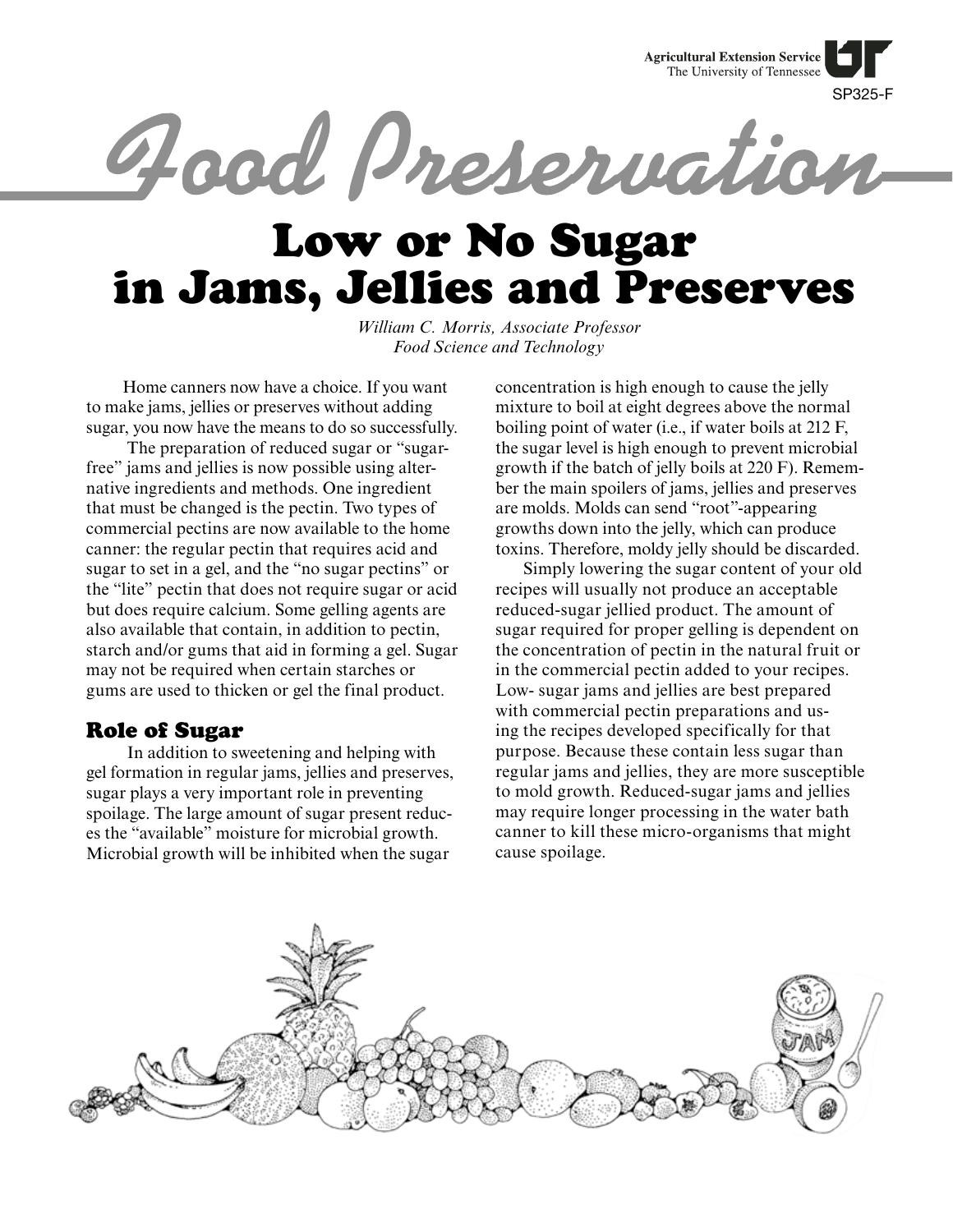# Reduced-Sugar Jams, Jellies and Preserves

Sugarfree jams, jellies and preserves are now possible using the calcium-set ("lite") pectin products. Three non-sugar sweeteners on the market today are:

- Aspartame (Equal®)
- Saccharin (Sweet n' Low®)
- Acesulfame-K (Sweet One®)

These non-sugar sweeteners have different stability characteristics when heated. Aspartame (Equal) loses some of its sweetening characteristics during cooking, but research has shown it can be added before processing in a boiling water bath, without seriously affecting the taste of the jam or jelly. Acesulfame-K and saccharin are heat-stable and can be heat-processed. A more distinct bitter taste can be found upon heating saccharin. A recommended sequence for all nonsugar sweeteners is to bring the pectin/juice or pectin/fruit to boiling, remove from heat, add the sweetener, stir well and jar as quickly as possible. With the absence of sugar, these products will spoil more easily, so they should be refrigerated if they are not heat-processed. These "lite" or nosugar pectins usually have mold inhibitors added in the form of potassium sorbate, potassium benzoate or sodium benzoate.

Since jellied products without sugar or with reduced sugar cannot be made simply by leaving out or reducing the sugar level, which methods can be used?

- **1. Special Modified Pectins**—These pectins will say "light," "less sugar" or "no sugar" on the label. Follow the directions on the package. Some of these modified pectin jams and jellies are made with less sugar, while others are made with non-sugar sweeteners and no added sugar.
- **2. Long Boil Methods—Boiling fruit products**  for an extended period of time makes the product thicker and appearing more like jam, preserves or fruit butter. This is concentrating the naturally occurring sugar and pectin found in the fruit. Non-sugar sweetener may be added.
- **3. Use of Gelatin**—Gelatin may be used in some recipes as the thickener for jams and jellies. It does not produce a gel. Non-sugar sweetener may be added.

**4. Regular Pectin with Special Recipes**—No added sugar is needed in these specially formulated recipes, but the package of pectin does contain some sugar. Non-sugar sweetener is often added.

The directions for using modified pectin or using a no-sugar recipe should be followed exactly. Because these products do not have sugar in them to act as a preservative, be sure to process and store them as directed. Some will need longer processing in a boiling water bath and some will need to be refrigerated or frozen. Recipes will specify processing in a boiling water bath or storing in refrigerator/freezer.

**Important note:** Follow the manufacturer's directions when using fruit pectin jam and jelly recipes.

# Commercial Gelling Agents Available

Use of trade or brand names in this publication **is for clarity and information; it does not imply**  approval of the product to the exclusion of others which may be of similar, suitable composition, nor does it guarantee or warrant the standard of **the product.**

The following are some of the gelling agents and lite gelling agents available at grocery stores. **Always remember to read the recipes carefully and**  follow the directions. Most labels have the company's telephone number listed if you have inquiries.

The products listed serve only as examples of the different retail products. The list does not include all products available.

# **Certo®**

 $\overline{a}$ 

 $\overline{a}$ 

Pectin is derived from citrus fruit. Exact acidity is needed for pectin to stay soluble as a liquid and to gel in the jelly. Exact measurements are necessary. Water is used to control pectin concentration. Certo may be easier to disperse in your product. It is the only liquid-type pectin available. **Substitute sweeteners cannot be used.**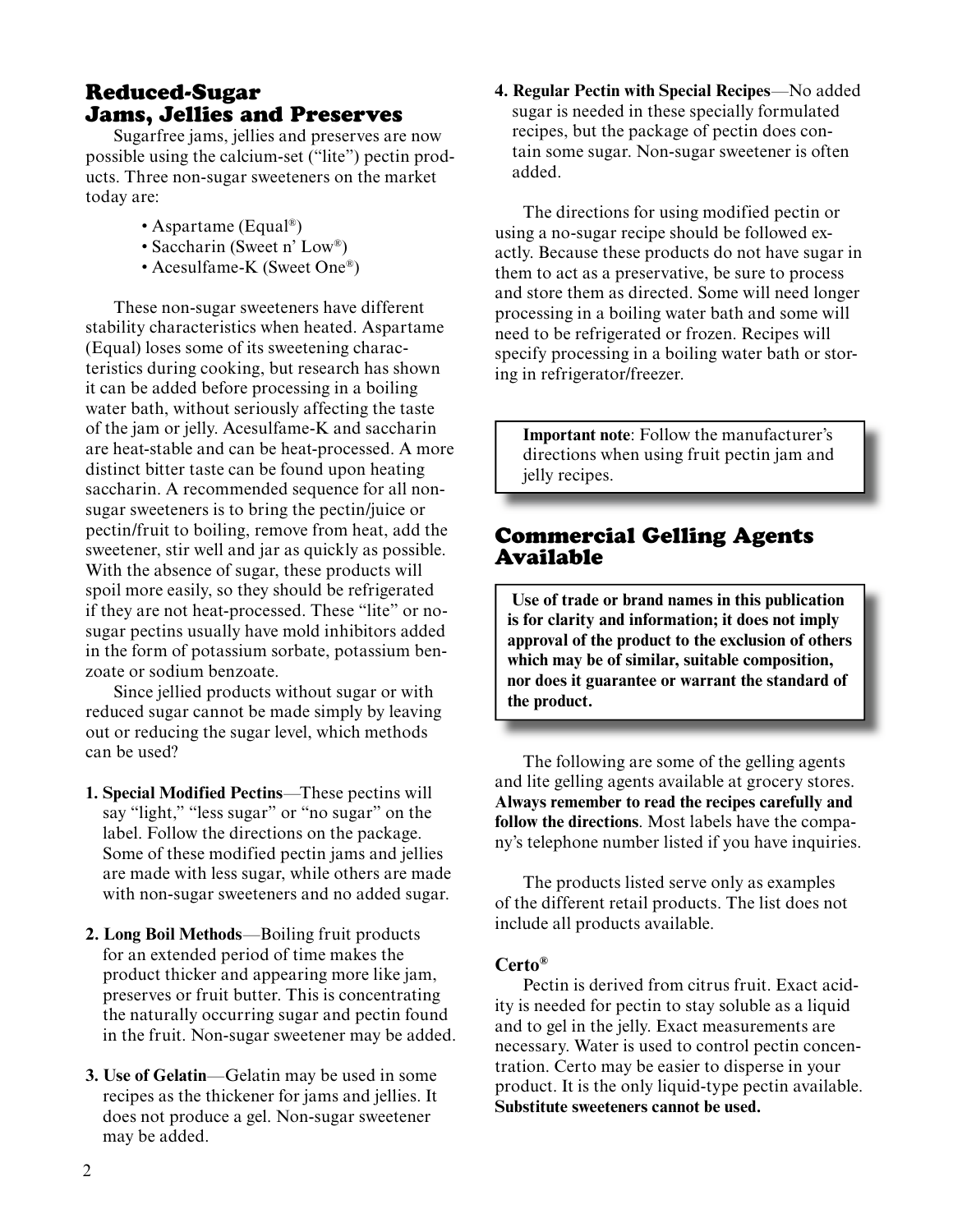## **Sure Jell®**

Pectin is derived from citrus fruit. Exact measurements are necessary. Sugar and acid are used to control pectin concentration. **Substitute sweeteners cannot be used**.

### **Sure Jell Light®**

Pectin is derived from regular or citrus fruit. Jelly can be made with one third less sugar. It is a combination of regular or high methoxyl (HM) pectin and low methoxyl (LM) pectin. Regular pectin needs different proportions of sugar and acid to gel properly than (LM) pectin. More fruit is used for the amount of sugar, so the flavor is less sweet and more fruity. Substitute sweeteners cannot be used.

## **Can-Jel®**

Pectin is derived from citrus fruit. Exact measurements are necessary. Sugar and acid are necessary for gel to form. Substitute sweeteners cannot be used.

# **Slim Set®**

Contains calcium-set, low methoxyl pectin that does not require sugar to gel. Contains malto-dexterin as a diluent. It will spread the pectin and allow it to dissolve without lumping. Alternate sweeteners may be used.

# **Ball 100% Natural Reduced Calorie Fruit Pectin®**

Contains fruit pectin in combination with dextrose as a disperser, locust bean gum and zanthan gum as thickeners. Jelly can be made with one third less sugar. Alternate sweeteners may be used.

## **Mrs. Wage's Light Home Jell®**

Contains dextrose as a diluent to spread the petin so it will dissolve without lumping. Contains calcium-set, low methoxyl pectin which does not require sugar to gel. **Alternate sweeteners may be used**. Kerr Jel 'n Jam contains natural fruit pectin in combination with the sugar. It is used with recipes developed by Kerr for jams and jellies. Substitute sweeteners cannot be used.

## **Kerr Pure Fruit Pectin (lite)®**

Contains calcium-set, low methoxyl pectin which requires no sugar for gel formation. Contains dextrose as a diluent to spread the pectin

so it will dissolve without lumping. Alternative sweeteners may be used.

# **Commercial Artificial Sweeteners**

"Equal"- aspartame, should not be heated extensively; however, some recipes allow for boiling water bath processing.

"Sweet 'n Low"- saccharin, gives a more distinct bitter taste upon heating.

"Sweet One"- acesulfame-k, is heat stable.

# **Equivalents:**

| 12 packets of Equal                      | $= 1/2$ cup sugar |
|------------------------------------------|-------------------|
| 12 packets of Sweet 'n Low = 1 cup sugar |                   |
| 12 packets of Sweet One                  | $= 1$ cup sugar   |
| Liquid measurements                      |                   |
| $1 cup = 16 t bsp$                       |                   |
| $1/2$ cup = 8 tbsp                       |                   |

#### **Segments adopted from:**

Reynolds, S. J., 1988. *Jellied Products Without Added Sugar,* The University of Georgia, Georgia Extension Service, Athens, Georgia.

*Brewer, S., 1990. Reduced and Sugar - Free Jams, Jellies and Preserves.* University of Illinois, Cooperative Extension Service, 122 Mumford Hall, 1301 W. Gregory Dr., Urbana, Illinois 61801.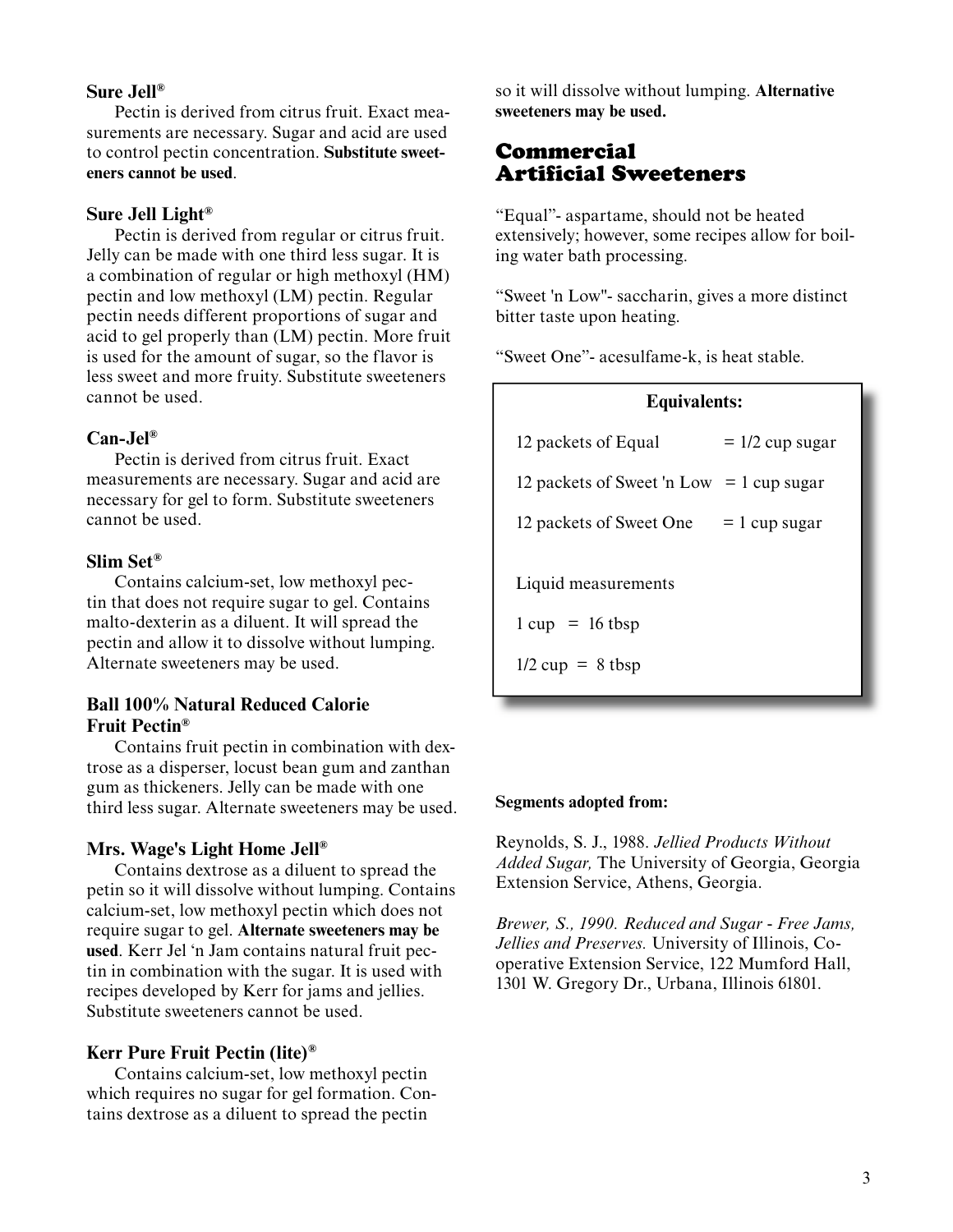# Jellied Products Without Added Sugar

**Low Sugar Apple Butter**

Yield: 1 to 2 pints or 3 to 4 half-pints.

5 pounds apples, peeled, cored and cut in eighths 1 cup apple cider or juice 2 tablespoons bottled lemon juice 1/2 teaspoon ground cinnamon 1/4 teaspoon ground cloves 1/4 teaspoon ground nutmeg Granulated artificial sweetener; equivalent to 3/4 cup sugar, i.e., 18 packets Equal<sup>®</sup> or 9 packets of Sweet 'n Low**®** or Sweet One**®**

Combine apples, cider and lemon juice in a 6- to 8-quart saucepan. Bring to a boil. Cook about 30 minutes or until apples are very soft, stirring occasionally. Puree apple mixture in food processor or blender or press through a sieve. Combine apple mixture and spices in a 6- to 8-quart saucepan. Simmer over low heat approximately 35 minutes or until very thick, stirring constantly. Measure pulp. For every 1 cup pulp you will need 6 packets of Equal**®** or 3 packets of Sweet 'n Low**®** or Sweet One**®**. Return pulp to saucepan and bring to a boil. Add artificial sweetener. Immediately fill hot pint or half-pint jars with apple butter, leaving 1/2-inch headspace. Wipe jar tops and threads clean. Place hot lids on jars and screw bands on firmly. Process in boiling water canner for 15 minutes.

# **Low Sugar Pear-Apple Jam**

(about 5 pints)

4 1/2 pounds pears 1-2 Granny Smith apples 1/3 cup bottled lemon juice 1 3/4 ounce packet Fruit Pectin (Lite) **®** 1/2 teaspoon ground cinnamon 6 tablespoons liquid artificial sweetener or its equivalent

Peel and core pears. Chop pears in a food processor or blender. Add half of the lemon juice and process until smooth. Measure 4 cups of pulp. Repeat process for apples and measure 1 cup of pulp. In a 6-to 8-quart saucepan, com bine pear and apple pulp, cinnamon and pectin. Let stand for 10 minutes. Stir mixture over high heat for 5 minutes. Immediately fill half-pint jars with mixture, leaving 1/4-inch headspace. Wipe jar tops and threads clean. Place hot lids on jars and adjust screw bands for processing. Process in boiling water canner for 10 minutes.

# **Sparkling Strawberry Jam (made with gelatin)** (1 pint)

2 envelopes unflavored gelatin 12-ounce can strawberry diet carbonated beverage 2 cups strawberries 1 tablespoon granulated artificial sweetener

Sprinkle gelatin over beverage in saucepan. Add berries; simmer 10 minutes. Add sweetener. Beat with mixer until smooth. Pour into containers. Cover. Store in refrigerator.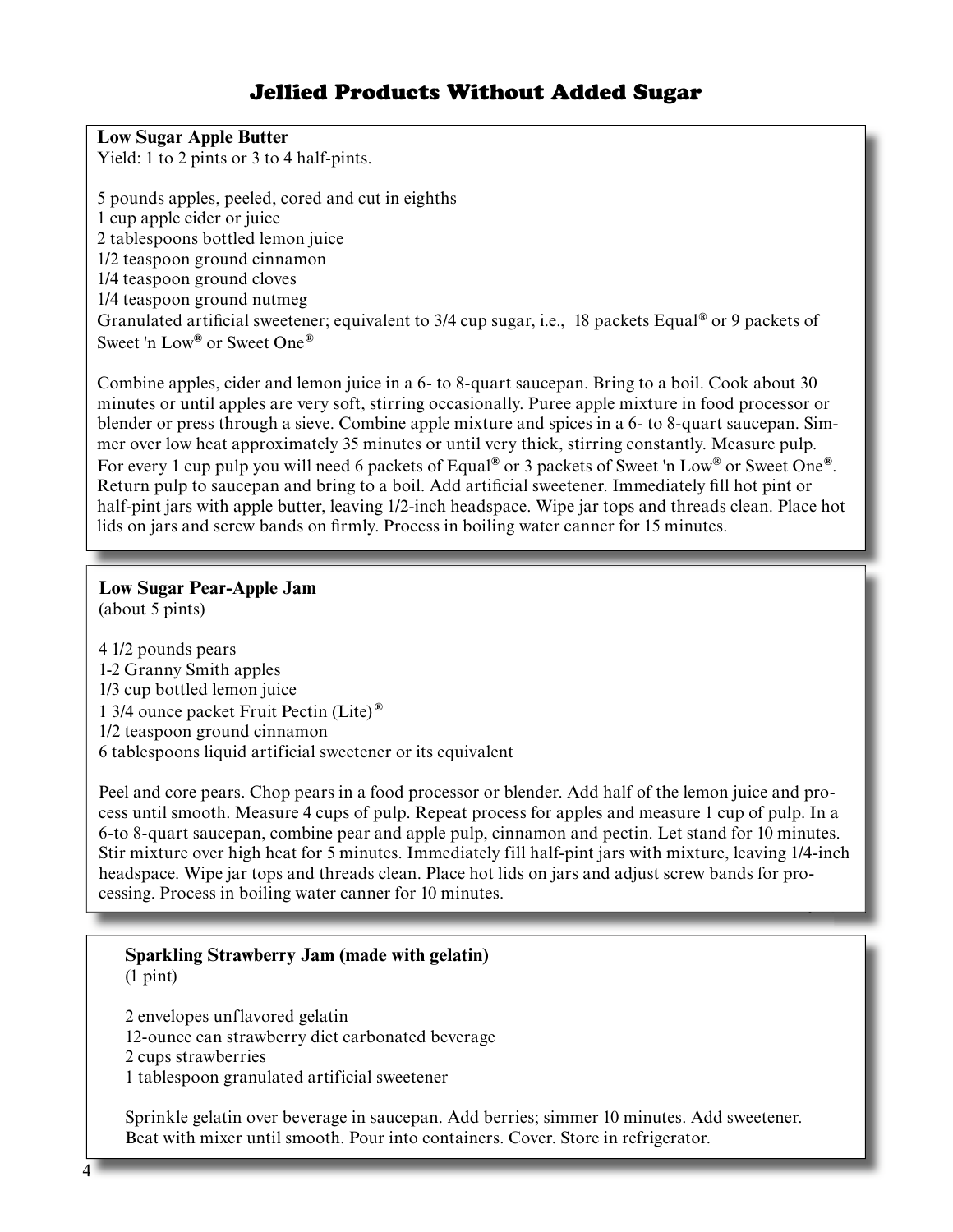# **Grape Jelly with Gelatin**

(1 1/2 Pints)

ֺ֘֒

L

2 packages or 2 tablespoons unflavored gelatin 1 bottle (1 pt 8 oz) unsweetened grape juice 2 tablespoons bottled lemon juice 2 tablespoons liquid sweetener

In a saucepan, soften gelatin in grape juice and lemon juice. Bring to a rolling boil, dissolving gelatin; boil 1 minute. Remove from heat. Stir in liquid sweetener. Pour into containers. Cover. Store in refrigerator.

# **Sangria Jam**

(three 8-ounce jars)

2 1/2 cups red wine 2 1/2 cups unsweetened grape juice 1/2 cup water 1/4 cup granulated sugar 1 tablespoon bottled lemon juice 1 tablespoon + 1 teaspoon Sweet One**®** granulated sugar substitute 1/2 teaspoon grated lemon rind 1 pound red apples (such as McIntosh), peeled, cored and thinly sliced 1 envelope unflavored gelatin

In large saucepan, combine wine, grape juice, water, sugar, lemon juice, Sweet One**®** and lemon rind. Over high heat, bring to a boil. Add apples; reduce heat to medium and cook 30 minutes or until apples are very tender. With slotted spoon, remove apples to blender or food processor container and puree. Return to saucepan and continue cooking 30 minutes.

Meanwhile, in small saucepan, sprinkle gelatin over water to soften. Over low heat, cook until gelatin dissolves. Stir into fruit mixture. Funnel mixture into hot sterilized jars, allowing  $1/4$  inch headspace. Wipe rims with clean cloth dipped in hot water. Close according to jar manufacturer's instructions and processing boiling-water bath 10 minutes.

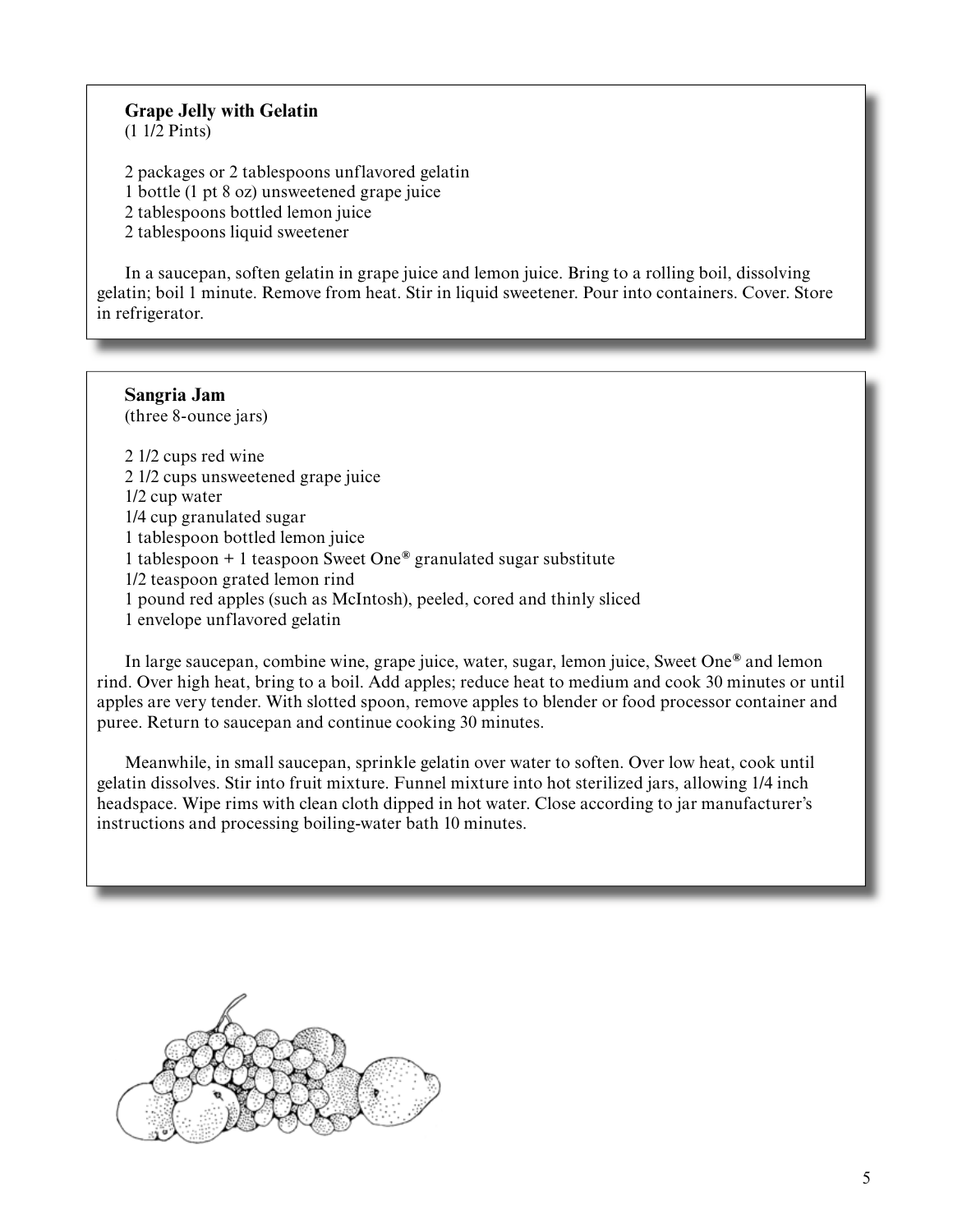### **Peach-Pineapple Spread** (about 5 to 6 half-pints)

4 cups drained peach pulp (procedure as below) 2 cups drained unsweetened crushed pineapple 1/4 cup bottled lemon juice 2 cups sugar (optional), or equivalent amount of sugar substitute

This recipe may be made with any combination of peaches, nectarines, apricots and plums. This recipe may be made without sugar or with up to 2 cups, according to taste or preference. Non-nutritive sweeteners may be added. If aspartame is used, the sweetening power of aspartame may be lost within 3 to 4 weeks.

Procedure: Thoroughly wash 4 to 6 pounds of firm, ripe peaches. Drain well. Peel and remove pits. Grind fruit flesh with a medium or coarse blade, or crush with a fork (do not use a blender). Place ground or crushed fruit in a 2-quart sauce pan. Heat slowly to release juice, stirring constantly, until fruit is tender. Place cooked fruit in a jelly bag or strainer lined with four layers of cheesecloth. Allow juice to drip about 15 minutes. Save the juice for jelly or other uses. Measure 4 cups of drained fruit pulp for making spread. Combine the 4 cups of sugar, if desired, and mix well. Heat and boil gently for 10 to 15 minutes, stirring enough to prevent sticking. Fill jars quickly, leaving 1/4-inch headspace. Adjust lids and process for water-bath processing for 15 minutes in half-pints or 20 minutes in pints.

# **Refrigerated Apple Spread (made with gelatin)**

(about 4 half-pints)

2 tbsp unflavored gelatin powder 1 qt bottle unsweetened apple juice 1 tbsp bottled lemon juice 2 tbsp liquid low-calorie sweetener Food coloring, if desired

Procedure: In a saucepan, soften the gelatin in the apple and lemon juices. To dissolve gelatin, bring to a full rolling boil and boil 2 minutes. Remove from heat. Stir in sweetener and food coloring, if desired. Fill jars, leaving 1/4 inch headspace. Adjust lids. Do not process or freeze. Caution: Store in refrigerator and use within 4 weeks.

Optional: For spiced apple jelly, add 2 sticks of cinnamon and 4 whole cloves to mixture before boiling. Remove both spices before adding the sweetener and food coloring.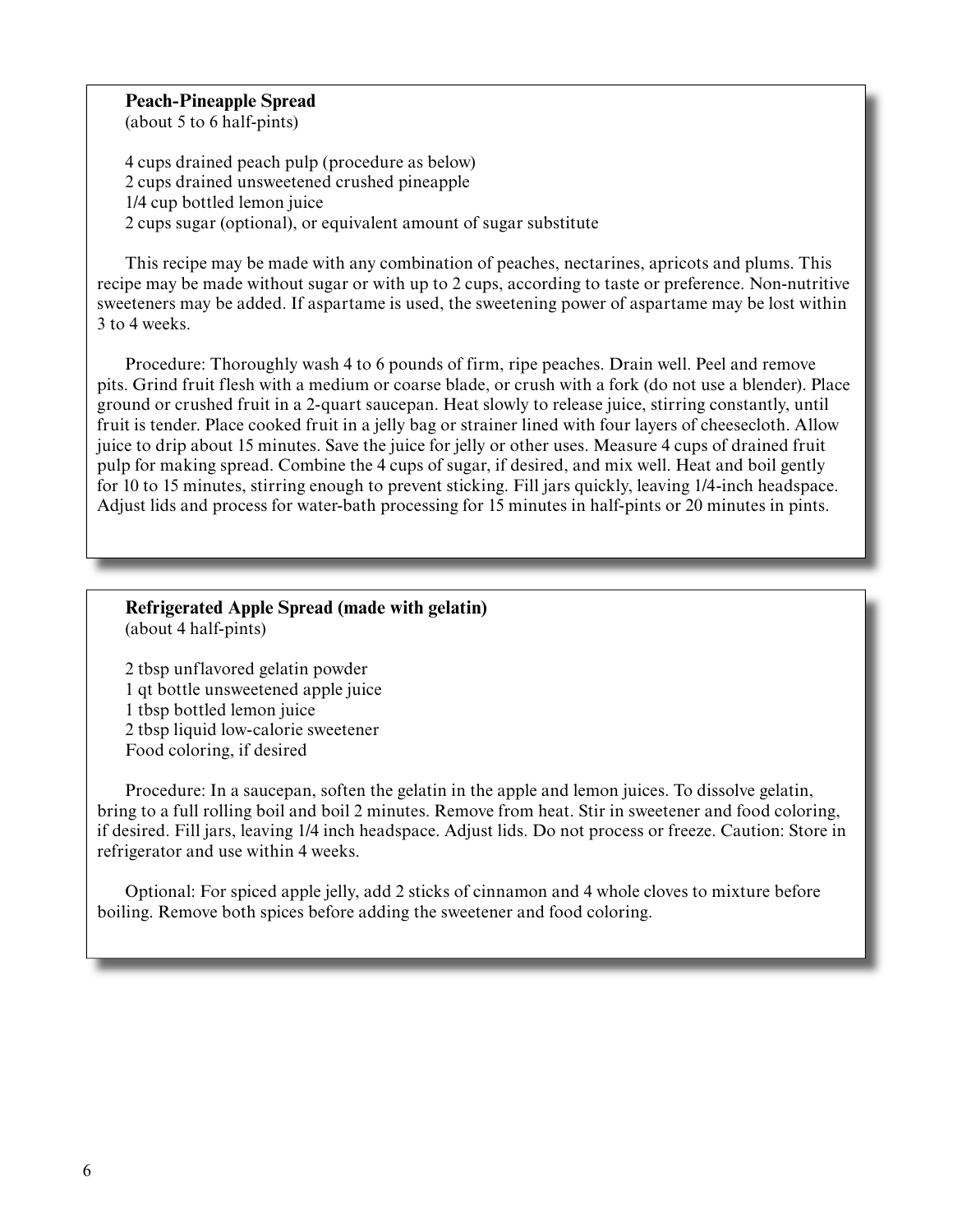# **Low-Sugar Peach Butter**

Yield: 1 to 2 pints or 3 to 4 half-pints.

12 cups (approximately 5 pounds whole) peeled, pitted and chopped ripe peaches 3 tablespoons bottled lemon juice 1/2 teaspoon ground cinnamon 1/4 teaspoon ground nutmeg 30-48 packets Equal<sup>®</sup> artificial sweetener or 15-24 packets of Sweet 'n Low<sup>®</sup> or Sweet One<sup>®</sup>

Place peaches in an 8-quart saucepan. Cook over medium-high heat about 30 to 40 minutes or until peaches are soft and transparent, stirring frequently. Puree peaches in a food processor or blender or press through a sieve. Pour lemon juice into an 8-quart saucepan. Bring to a boil. Stir in peach puree and spices. Bring to a boil and simmer over low heat about 35 to 60 minutes or until very thick, stirring frequently. Measure pulp. For every 1 cup pulp, you will need 12 packets of Equal**®** or 6 packets of Sweet 'n Low<sup>®</sup> or Sweet One<sup>®</sup>. Return pulp to saucepan and bring to a boil. Stir in artificial sweetener. Immediately fill hot pint or half-pint jars with peach butter, leaving 1/2-inch headspace. Wipe jar tops and threads clean. Place hot lids on jars and screw bands on firmly. Process in boiling water canner for 15 minutes.